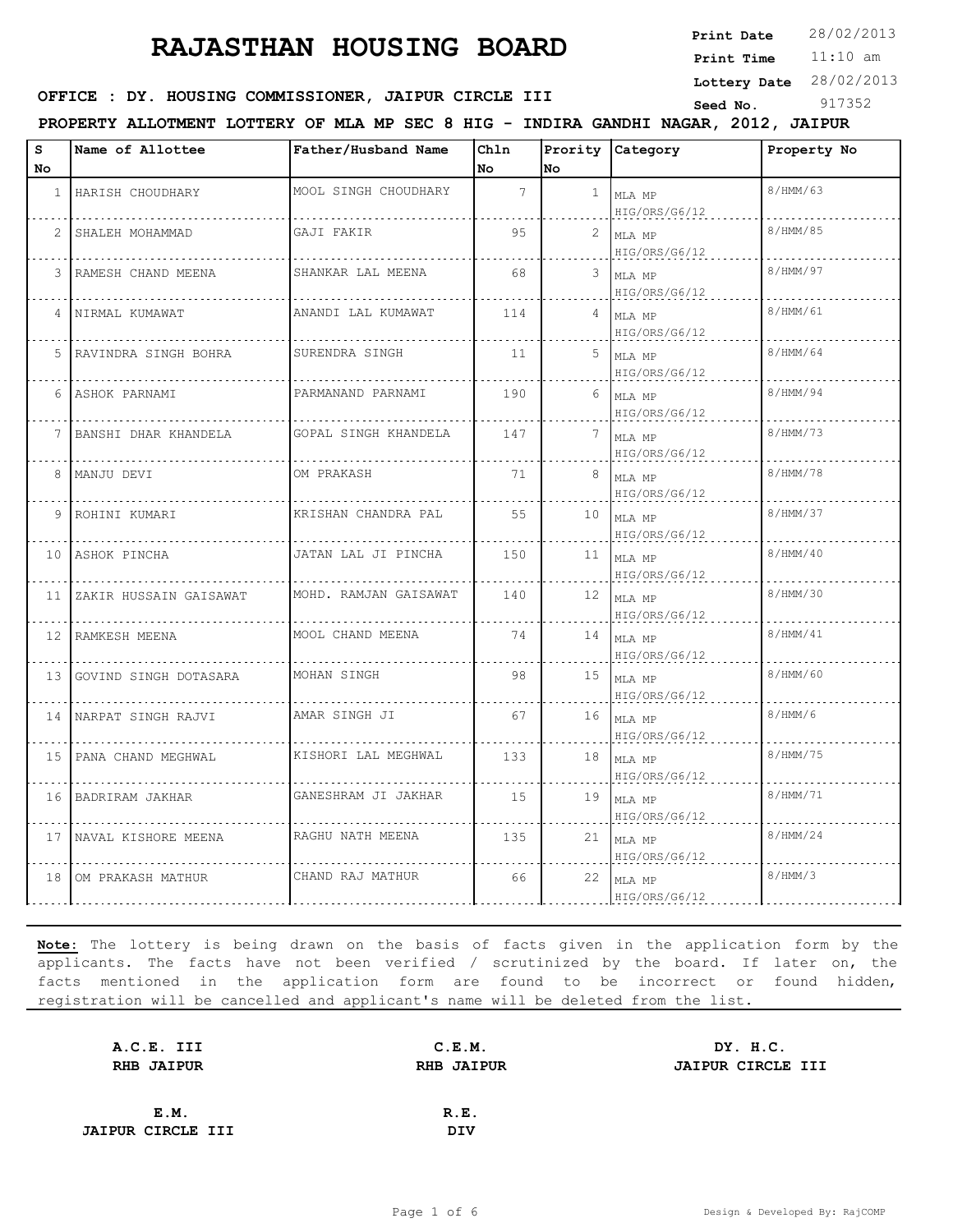**Print Date**  $28/02/2013$ 

11:10 am **Print Time**

**Lottery Date** 28/02/2013

## **OFFICE : DY. HOUSING COMMISSIONER, JAIPUR CIRCLE III** Seed No. 917352

**PROPERTY ALLOTMENT LOTTERY OF MLA MP SEC 8 HIG - INDIRA GANDHI NAGAR, 2012, JAIPUR**

| s    | Name of Allottee              | Father/Husband Name     | Chln |              | Prority Category             | Property No |
|------|-------------------------------|-------------------------|------|--------------|------------------------------|-------------|
| No   |                               |                         | No   | No           |                              |             |
|      | 19 GIRRAJ SINGH MALIANGA      | CHHOTE SINGH            | 119  | 23           | MLA MP<br>HIG/ORS/G6/12      | 8/HMM/5     |
|      | 20 BANWARI LAL SINGHAL        | HARISH CHANDRA JAIN     | 86   | 24           | MLA MP<br>HIG/ORS/G6/12      | 8/HMM/101   |
|      | 21 PEMA RAM                   | CHIRANJI LAL            | 192  | 25           | MLA MP<br>HIG/ORS/G6/12      | 8/HMM/54    |
| 22 I | SONARAM CHOUDHARY             | U.R. CHOUDHARY          | 87   |              | $26$ MLA MP<br>HIG/ORS/G6/12 | 8/HMM/50    |
|      | 23 BHARAT RAM MEGHWAL         | JUGALA RAM MEGHWAL      | 92   | 27           | MLA MP<br>HIG/ORS/G6/12      | 8/HMM/1     |
|      | 24 KAILASH CHAND MEENA        | NARAYAN LAL MEENA       | 129  | 28           | MLA MP<br>HIG/ORS/G6/12      | 8/HMM/74    |
|      | 25 GANGA DEVI                 | K.L. VERMA              | 148  | 29           | MLA MP<br>HIG/ORS/G6/12      | 8/HMM/90    |
|      | 26 SUKH RAM                   | SHIV CHARAN LAL         | 105  |              | $30$ MLA MP<br>HIG/ORS/G6/12 | 8/HMM/86    |
|      | 27 MEWA RAM JAIN              | CHINTAMAN DAS JAIN      | 90   | 32           | MLA MP<br>HIG/ORS/G6/12      | 8/HMM/18    |
|      | 28 PRATAP SINGH KHACHARIYAVAS | LAXMAN SINGH SHEKHAWAT  | 61   | 33           | MLA MP<br>HIG/ORS/G6/12      | 8/HMM/59    |
|      | 29 SIDDHI KUMARI              | NARENDRA SINGH          | 176  |              | $34$ MLA MP<br>HIG/ORS/G6/12 | 8/HMM/89    |
|      | 30 GANGA SAHAI SHARMA         | MOOL CHAND SHARMA       | 25   |              | 35 MLA MP<br>HIG/ORS/G6/12   | 8/HMM/10    |
|      | 31 NASEEM AKHTAR INSAF        | HAZI INSAF ALI          | 117  | $\mathbf{1}$ | MLA MP<br>HIG/HPS/G6/12      | 8/HMM/118   |
|      | 32   ANITA SINGH GURJAR       | AJIT SINGH              | 28   | 2            | MLA MP<br>HIG/HPS/G6/12      | 8/HMM/120   |
|      | 33 GOPAL MEENA                | GANGA RAM MEENA         | 14   | 3            | MLA MP<br>HIG/HPS/G6/12      | 8/HMM/98    |
|      | 34   MAHENDRA SINGH GURJAR    | GOGRAJ GURJAR           | 127  | 5            | MLA MP<br>HIG/HPS/G6/12      | 8/HMM/58    |
|      | 35 AJAY SINGH                 | RAM RAGHUNATH CHOUDHARY | 27   | 6            | MLA MP<br>HIG/HPS/G6/12      | 8/HMM/93    |
|      | 36 SURENDRA KUMAR             | BHEEKHA BHAI            | 131  | 7            | MLA MP<br>HIG/HPS/G6/12      | 8/HMM/51    |

| A.C.E. III               |      | C.E.M.            | DY. H.C.          |
|--------------------------|------|-------------------|-------------------|
| <b>RHB JAIPUR</b>        |      | <b>RHB JAIPUR</b> | JAIPUR CIRCLE III |
|                          |      |                   |                   |
|                          | E.M. | R.E.              |                   |
| <b>JAIPUR CIRCLE III</b> |      | DIV               |                   |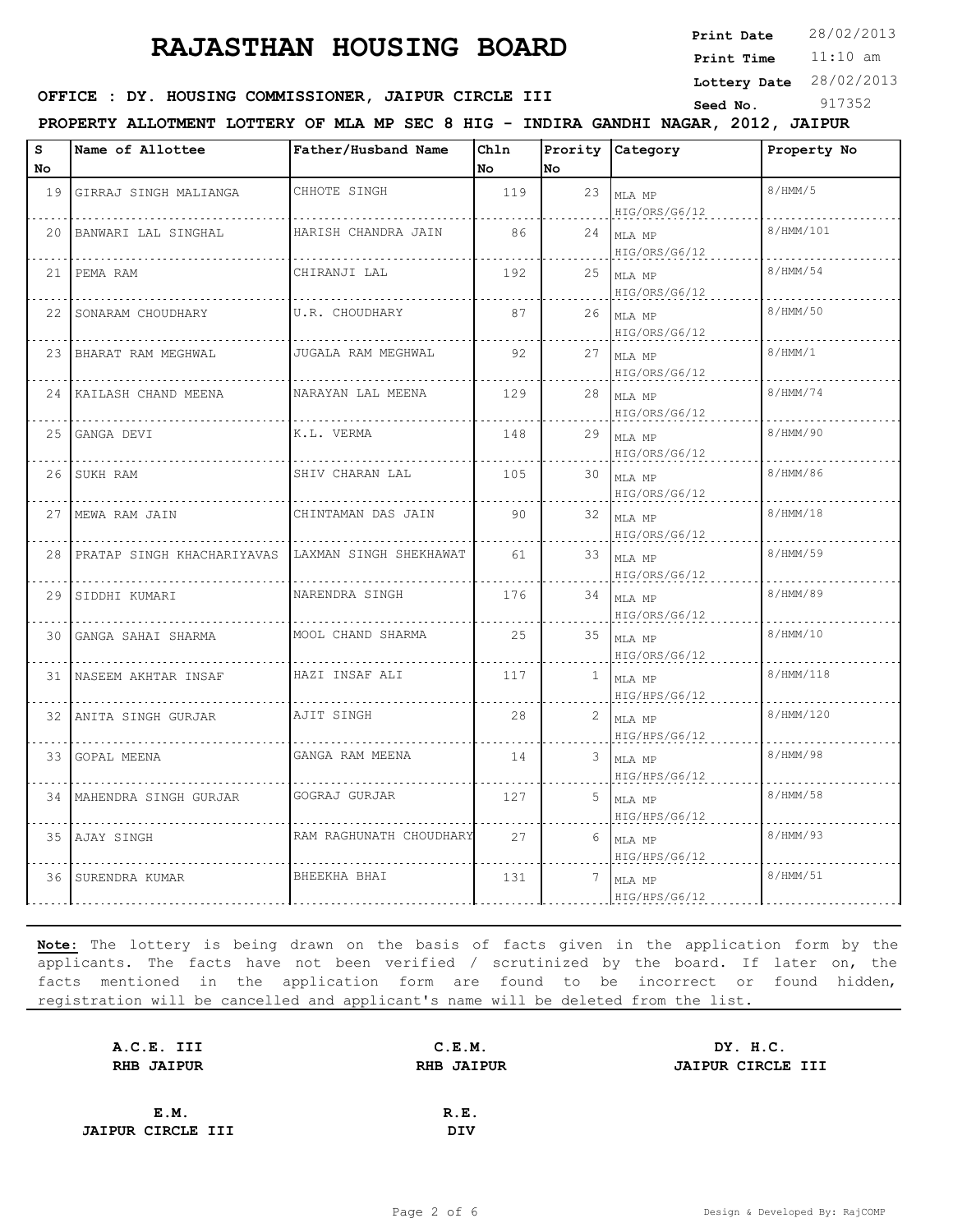**Print Date**  $28/02/2013$ 

11:10 am **Print Time**

**Lottery Date** 28/02/2013

## **OFFICE : DY. HOUSING COMMISSIONER, JAIPUR CIRCLE III** Seed No. 917352

**PROPERTY ALLOTMENT LOTTERY OF MLA MP SEC 8 HIG - INDIRA GANDHI NAGAR, 2012, JAIPUR**

| s    | Name of Allottee                  | Father/Husband Name     | Chln         |    | Prority Category             | Property No |
|------|-----------------------------------|-------------------------|--------------|----|------------------------------|-------------|
| No   |                                   |                         | No           | No |                              |             |
| 37   | CHUNNI LAL PREMI                  | PANCHU LAL JI BAIRWA    | 75           | 8  | MLA MP<br>HIG/HPS/G6/12      | 8/HMM/22    |
| 38   | RANVEER SINGH                     | NAFE SINGH              | 16           | 9. | MLA MP<br>HIG/HPS/G6/12      | 8/HMM/36    |
| 39 I | KAMSA MEGHWAL                     | BANSHI LAL              | 125          | 10 | MLA MP<br>HIG/HPS/G6/12      | 8/HMM/52    |
| 40   | PROMILA KUNDARA                   | TANMAN LAL KUNDARA      | 59           | 11 | MLA MP<br>HIG/HPS/G6/12      | 8/HMM/48    |
|      | 41 LAL SHANKAR GATIYA             | DHANNA JI BHATIA        | 81           |    | $12$ MLA MP<br>HIG/HPS/G6/12 | 8/HMM/39    |
|      | 42 MAAN SINGH                     | SAHASHMAL SINGH JI      | 116          |    | $13$ MLA MP<br>HIG/HPS/G6/12 | 8/HMM/96    |
|      | 43 RATAN DESAI 'DEWASI'           | SHANKAR BHAI DESAI      | 143          | 14 | MLA MP<br>HIG/HPS/G6/12      | 8/HMM/57    |
|      | 44 RAMHET SINGH                   | CHHUTTAN LAL            | 53           | 15 | MLA MP<br>HIG/HPS/G6/12      | 8/HMM/27    |
|      | 45   RAJENDRA SINGH BIDHUDI       | CHOUDHARY HARBANSH SING | 198          | 16 | MLA MP<br>HIG/HPS/G6/12      | 8/HMM/77    |
| 46   | KHILADI LAL BAIRWA                | NARAYAN LAL BAIRWA      | 84           |    | $17$ MLA MP<br>HIG/HPS/G6/12 | 8/HMM/76    |
| 47   | KARAN SINGH RATHORE               | RAM NATH SINGH JI       | 138          | 19 | MLA MP<br>HIG/HPS/G6/12      | 8/HMM/46    |
| 48   | KAMAL BAIRWA                      | MOHAN LAL BAIRWA        | $\mathbf{1}$ | 21 | MLA MP<br>HIG/HPS/G6/12      | 8/HMM/16    |
|      | 49 MAHENDRA JEET SINGH<br>MALVIYA | PUNJAJI MALVIYA         | 17           | 22 | MLA MP<br>HIG/HPS/G6/12      | 8/HMM/126   |
|      | 50 ASHOK DOGRA                    | RAM PRAKASH SHARMA      | 2.4          | 23 | MLA MP<br>HIG/HPS/G6/12      | 8/HMM/4     |
|      | 51 ALAUDDIN AZAD                  | WAYID KHAN              | 137          | 24 | MLA MP<br>HIG/HPS/G6/12      | 8/HMM/11    |
| 52 I | RAGHU SHARMA                      | SHIVSWAROOP JI SHARMA   | 72           | 25 | MLA MP<br>HIG/HPS/G6/12      | 8/HMM/91    |
| 53   | ANJU KHANGWAL                     | ARUN KUMAR              | 36           | 26 | MLA MP<br>HIG/HPS/G6/12      | 8/HMM/55    |
| 54   | DAULAT RAJ NAYAK                  | DULA RAM JI NAYAK       | 91           | 27 | MLA MP<br>HIG/HPS/G6/12      | 8/HMM/42    |

| A.C.E. III               | C.E.M.            | DY. H.C.          |
|--------------------------|-------------------|-------------------|
| <b>RHB JAIPUR</b>        | <b>RHB JAIPUR</b> | JAIPUR CIRCLE III |
|                          |                   |                   |
| E.M.                     | R.E.              |                   |
| <b>JAIPUR CIRCLE III</b> | DIV               |                   |
|                          |                   |                   |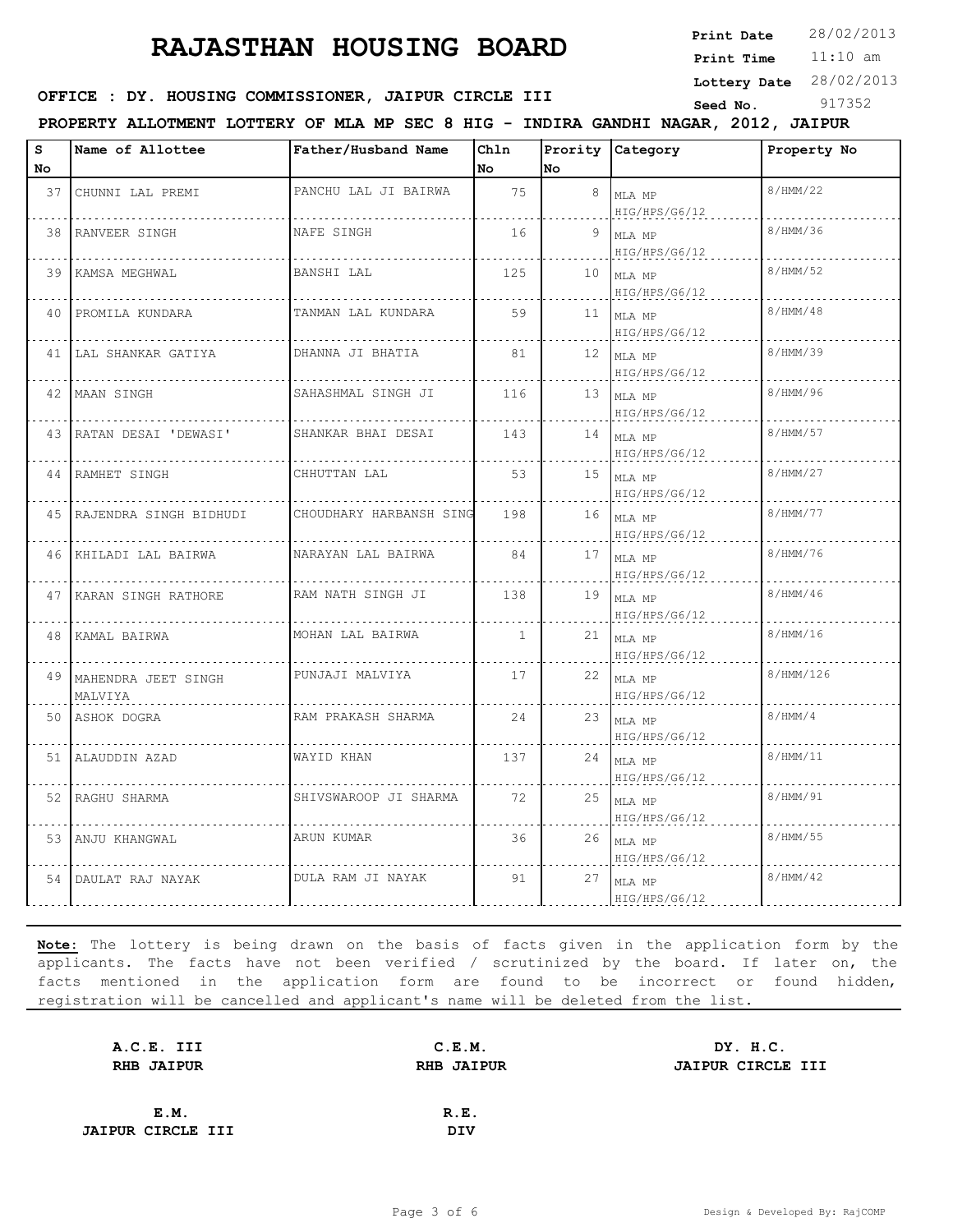**Print Date**  $28/02/2013$ 

11:10 am **Print Time**

**Lottery Date** 28/02/2013

### **SEED OFFICE : DY. HOUSING COMMISSIONER, JAIPUR CIRCLE III** Seed No. 917352

**PROPERTY ALLOTMENT LOTTERY OF MLA MP SEC 8 HIG - INDIRA GANDHI NAGAR, 2012, JAIPUR**

| s  | Name of Allottee             | Father/Husband Name   | Ch1n           |    | Prority Category             | Property No |
|----|------------------------------|-----------------------|----------------|----|------------------------------|-------------|
| No |                              |                       | No             | No |                              |             |
| 55 | SUKHARAM                     | MEH RAM               | 146            | 28 | MLA MP<br>HIG/HPS/G6/12      | 8/HMM/17    |
| 56 | DEVJI M. PATEL               | MANSINGRAM PATEL      | 124            |    | $30$ MLA MP<br>HIG/HPS/G6/12 | 8/HMM/8     |
| 57 | OM PRAKASH JOSHI             | HASTIMAL JOSHI        | 10             |    | $32$ MLA MP<br>HIG/HPS/G6/12 | 8/HMM/114   |
| 58 | GYARSA RAM                   | JOHRI LAL             | 76             |    | 33 MLA MP<br>HIG/HPS/G6/12   | 8/HMM/112   |
| 59 | BHUPENDRA YADAV              | KADAM SINGH YADAV     | 37             |    | $34$ MLA MP<br>HIG/HPS/G6/12 | 8/HMM/28    |
| 60 | GANGA JAL MEEL               | DANA RAM              | 57             |    | 35 MLA MP<br>HIG/HPS/G6/12   | 8/HMM/43    |
|    | 61   MAHAVEER PRASAD JEENGAR | BANSHI LAL JI JEENGAR | 82             |    | $36$ MLA MP<br>HIG/HPS/G6/12 | 8/HMM/106   |
|    | 62 RATAN SINGH               | HETRAM JI             | 177            |    | $37$ MLA MP<br>HIG/HPS/G6/12 | 8/HMM/29    |
|    | 63 KANTA BHEEL               | HEERA BHAI            | 38             |    | 38 $MLAMP$<br>HIG/HPS/G6/12  | 8/HMM/95    |
| 64 | GANGA BAIN GRASIYA           | <b>BABULAL</b>        | 191            |    | 39 MLA MP<br>HIG/HPS/G6/12   | 8/HMM/19    |
| 65 | PAVAN KUMAR DUGGAL           | MANI RAM              | 181            |    | 40 MLA MP<br>HIG/HPS/G6/12   | 8/HMM/103   |
| 66 | NIRMLA SAHRIA                | BALRAM SAHRIA         | $\overline{2}$ |    | $41$ MLA MP<br>HIG/HPS/G6/12 | 8/HMM/122   |
| 67 | SANJANA AGARI                | KANA RAM AGRI         | 30             |    | $42$ MLA MP<br>HIG/HPS/G6/12 | 8/HMM/25    |
| 68 | SHANKAR SINGH RAWAT          | LADHU SINGH RAWAT     | 31             |    | 43 MLA MP<br>HIG/HPS/G6/12   | 8/HMM/53    |
|    | 69 PUSHKAR LAL DANGI         | MANGI LAL DANGI       | 111            |    | $44$ MLA MP<br>HIG/HPS/G6/12 | 8/HMM/47    |
| 70 | GANESH SINGH PARMAR          | GHISHA SINGH PARMAR   | 70             |    | $45$ MLA MP<br>HIG/HPS/G6/12 | 8/HMM/14    |
|    | 71 PREM CHAND NAGAR          | BALLABH JI            | 136            |    | $46$ MLA MP<br>HIG/HPS/G6/12 | 8/HMM/31    |
| 72 | VISHVA NATH                  | GANPAT RAM            | 99             | 47 | MLA MP<br>HIG/HPS/G6/12      | 8/HMM/34    |

| A.C.E. III               | C.E.M.            | DY. H.C.          |
|--------------------------|-------------------|-------------------|
| <b>RHB JAIPUR</b>        | <b>RHB JAIPUR</b> | JAIPUR CIRCLE III |
|                          |                   |                   |
| E.M.                     | R.E.              |                   |
| <b>JAIPUR CIRCLE III</b> | <b>DIV</b>        |                   |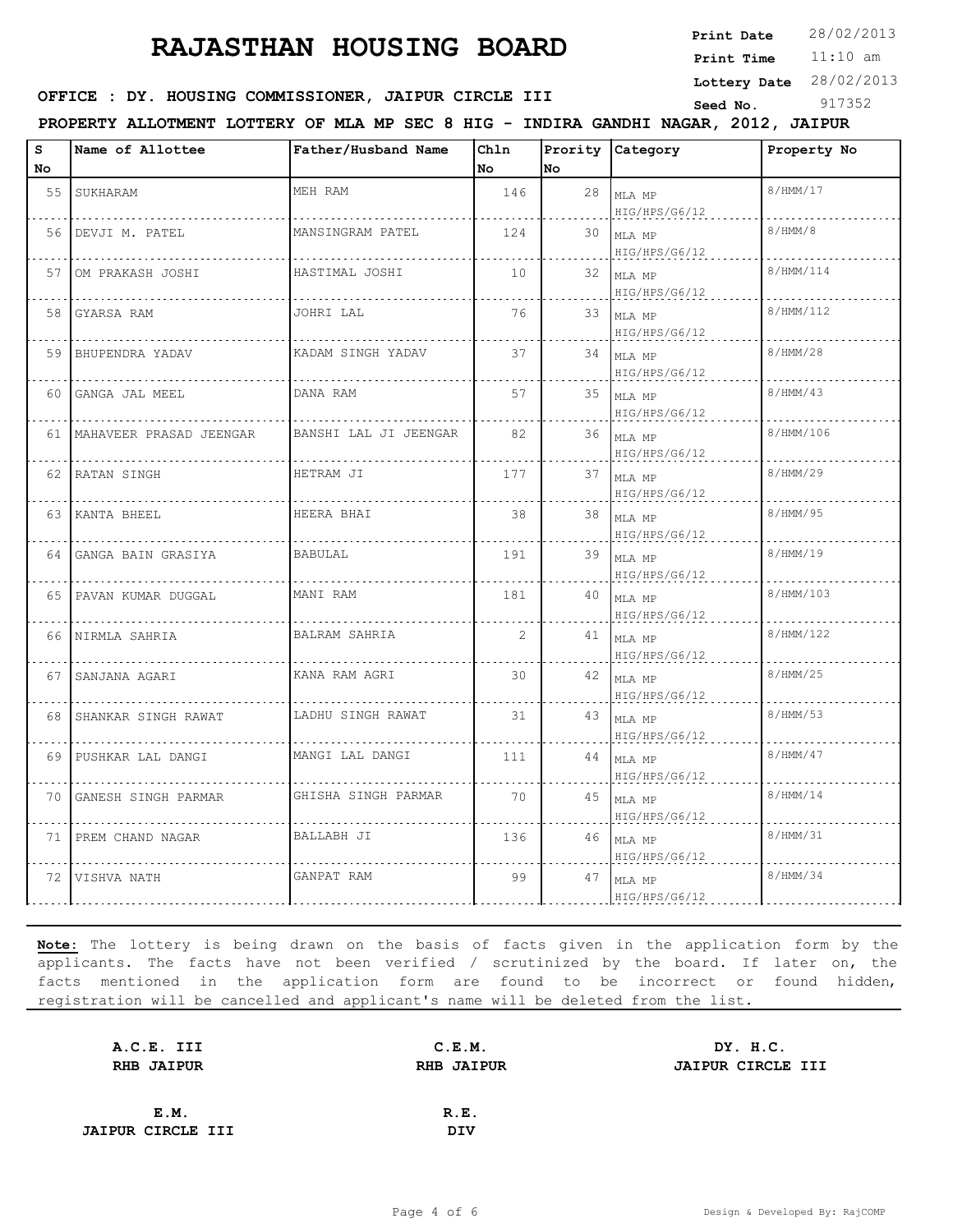**Print Date**  $28/02/2013$ 

11:10 am **Print Time**

**Lottery Date** 28/02/2013

### **OFFICE : DY. HOUSING COMMISSIONER, JAIPUR CIRCLE III** Seed No. 917352

**PROPERTY ALLOTMENT LOTTERY OF MLA MP SEC 8 HIG - INDIRA GANDHI NAGAR, 2012, JAIPUR**

| s  | Name of Allottee            | Father/Husband Name     | Chln |     | Prority Category            | Property No |
|----|-----------------------------|-------------------------|------|-----|-----------------------------|-------------|
| No |                             |                         | No   | No. |                             |             |
| 73 | CHANDRAKANTA MEGHWAL        | NARENDRA PAL MEGHWAL    | 54   | 48  | MLA MP<br>HIG/HPS/G6/12     | 8/HMM/113   |
|    | 74   RAMESH KHANDELWAL      | RAM SWAROOP KHANDELWAL  | 141  | 49  | MLA MP<br>HIG/HPS/G6/12     | 8/HMM/84    |
|    | 75 KANHAIYA LAL JHAWAR      | CHHAGAN LAL JHAWAR      | 144  | 50  | MLA MP<br>HIG/HPS/G6/12     | 8/HMM/72    |
|    | 76 PHOOL CHAND BHINDA       | GHASI LAL               | 106  | 51  | MLA MP<br>HIG/HPS/G6/12     | 8/HMM/117   |
|    | 77 BASANTI DEVI MEENA       | RAGHUVEER SINGH MEENA   | 3    |     | 52 MLA MP<br>HIG/HPS/G6/12  | 8/HMM/33    |
| 78 | ABDUL SAGIR KHAN            | ABDUL HAFIJ KHAN        | 13   |     | 54 $MLAMP$<br>HIG/HPS/G6/12 | 8/HMM/26    |
|    | 79 IRAJ KUMAR RINWA         | PRAHLAD RAI JI RINWA    | 130  | 55  | MLA MP<br>HIG/HPS/G6/12     | 8/HMM/65    |
|    | 80 GAJENDRA SINGH SHEKHAWAT | GULAB SINGH SHEKHAWAT   | 88   | 56  | MLA MP<br>HIG/HPS/G6/12     | 8/HMM/23    |
|    | 81 PRADEEP KUMAR SINGH      | SAJJAN SINGH JI         | 142  | 57  | MLA MP<br>HIG/HPS/G6/12     | 8/HMM/35    |
|    | 82 ISURAJ BHAN DHANKA       | MAHADEV PRASAD DHANKA   | 113  | 58  | MLA MP<br>HIG/HPS/G6/12     | 8/HMM/45    |
|    | 83 KALYAN SINGH CHAUHAN     | DULHE SINGH CHAUHAN     | 60   |     | 59 MLA MP<br>HIG/HPS/G6/12  | 8/HMM/21    |
|    | 84   MAHENDRA CHAUDHARY     | HANUMAN SINGH CHAUDHARY | 193  | 60  | MLA MP<br>HIG/HPS/G6/12     | 8/HMM/105   |
|    | 85   ABHISHEK MATORIA       | RAM CHANDRA MATORIA     | 112  | 61  | MLA MP<br>HIG/HPS/G6/12     | 8/HMM/124   |
|    | 86 SANTOSH KUMAR SAHARAN    | MOTI RAM SAHARAN        | 200  | 63  | MLA MP<br>HIG/HPS/G6/12     | 8/HMM/62    |
|    | 87 DILIP CHAUDHARY          | D.N. CHAUDHARY          | 126  | 64  | MLA MP<br>HIG/HPS/G6/12     | 8/HMM/49    |
|    | 88 RAMESH CHAND MEENA       | RAM SAHAI MEENA         | 21   | 65  | MLA MP<br>HIG/HPS/G6/12     | 8/HMM/9     |
| 89 | PADMARAM MEGHWAL            | HUKAMARAM MEGHWAL       | 89   | 66  | MLA MP<br>HIG/HPS/G6/12     | 8/HMM/102   |
| 90 | RAJKUMAR SHARMA             | RAM NIWAS SHARMA        | 56   | 67  | MLA MP<br>HIG/HPS/G6/12     | 8/HMM/13    |

| A.C.E. III               | C.E.M.            | DY. H.C.          |
|--------------------------|-------------------|-------------------|
| <b>RHB JAIPUR</b>        | <b>RHB JAIPUR</b> | JAIPUR CIRCLE III |
|                          |                   |                   |
| E.M.                     | R.E.              |                   |
| <b>JAIPUR CIRCLE III</b> | <b>DIV</b>        |                   |